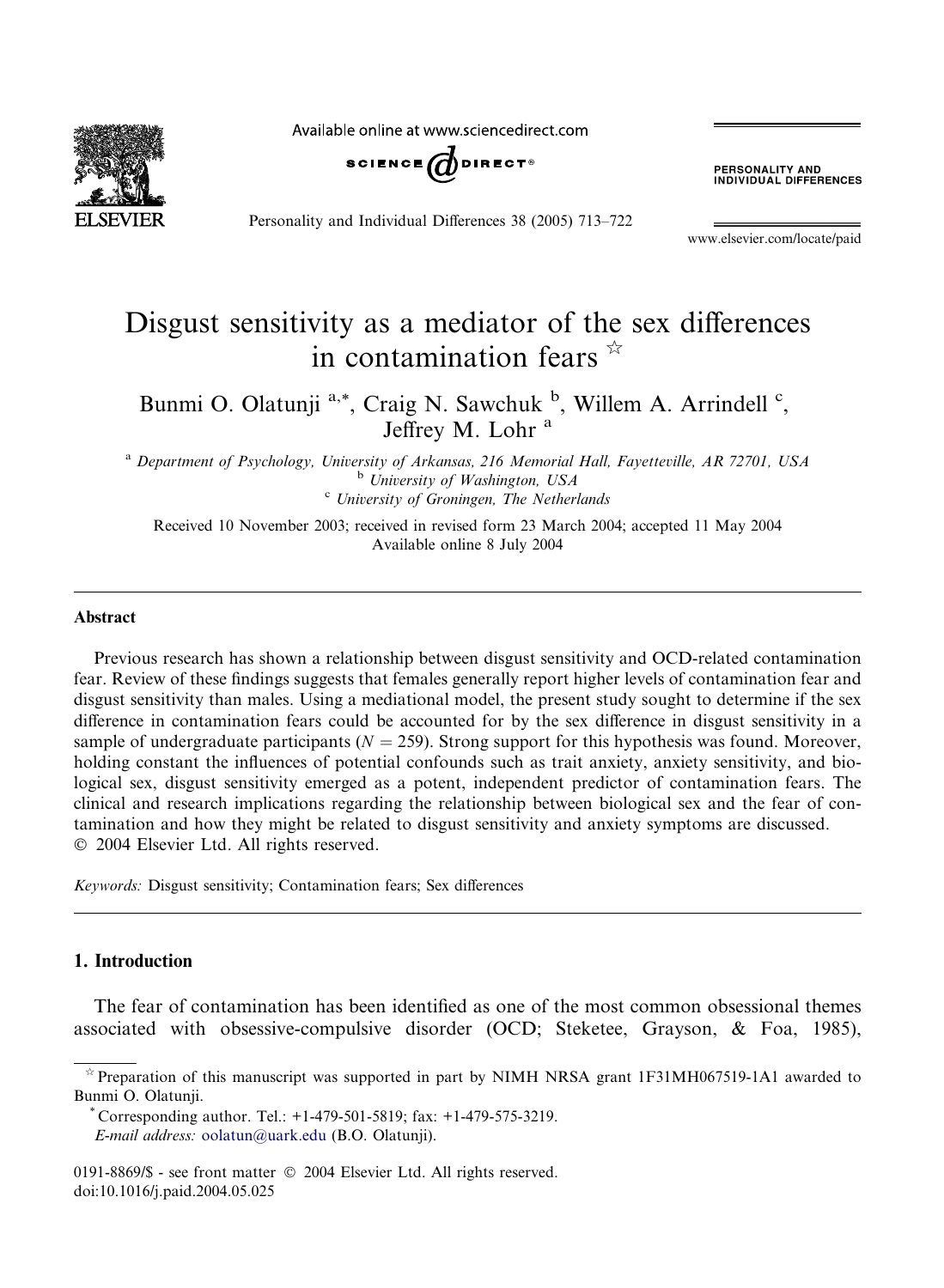accounting for approximately 55% of concerns reported by such patients (Rasmussen & Tsuang, 1986). Ritualistic neutralizing behaviors (i.e., washing and cleaning) associated with contamination fear serve a negatively reinforcing protective function as obsessional beliefs of increased vulnerability to contamination are temporarily alleviated (Rachman, 1994; Riskind, Abreu, Strauss, & Holt, 1997). Related negative appraisals (i.e., ''I am filthy'') may also lead to the development of pre-emptive acts, including avoidance of stimuli that elicit obsessional thoughts of contamination, infection, and disease acquisition (Rachman & Shafran, 1998). Contamination obsessions and washing compulsions have been conceptualized as being functionally related to symptoms of anxiety (Farid, 1986). However, recent theory (Power & Dalgleish, 1997) and research (Woody  $\&$  Tolin, 2002) suggest that a propensity toward experiencing disgust may be functional in the aetiology and maintenance of contamination-related obsessions and washing compulsions in OCD.

Systematically examining contamination-related concerns provides a unique avenue by which to study the interaction between fear and disgust (Olatunji, Sawchuk, Lohr, & de Jong, 2004). The association between disgust sensitivity and contamination fear may be expected given that disgust is often described as a basic emotion that serves the adaptive function of protecting organisms from contact with contaminated stimuli (Ekman & Friesen, 1986; Woody & Teachman, 2000). The relationship between disgust and contamination fear may also be better understood in the context of the disease-avoidance model (Matchett & Davey, 1991) which suggests that avoidance of disgusting stimuli promotes sanitation by preventing contact and subsequent contamination and infection (Ware, Jain, Burgess, & Davey, 1994). Recent studies have provided preliminary support for the proposed relationship between disgust sensitivity and contamination fear (e.g., Muris et al., 2000; Sawchuk, Lohr, Tolin, Lee, & Kleinknecht, 2000; Schienle, Start, Walter, & Vaitl, 2003). For instance, Mancini, Gragnani, and D'Olimpio (2001) reported statistically significant, positive correlations between measures of disgust sensitivity and measures of washing compulsions. Thorpe, Patel, and Simonds (2003) found that the frequency of contamination-based washing behaviors was best predicted by disgust sensitivity. Similarly, Olatunji et al. (2004) found that participants high in contamination fear report elevated levels of disgust sensitivity across multiple domains of disgust elicitors (i.e., rotting foods, animals, body products). Woody and Tolin (2002) noted that clinical OCD washers showed significantly higher disgust sensitivity than non-anxious controls, and marginally higher disgust sensitivity than non-washing related OCD subjects.

In order to better understand the phenomenology of contamination fears, some studies have investigated sex differences. Findings suggest that the age of onset in OCD may be earlier in males than in females (Rasmussen  $& Eisen, 1989$ ). However, studies have shown that females score higher than males on measures of OCD-related contamination fear (Hoekstra, Visser, & Emmelkamp, 1989; Mancini et al., 2001; Mancini, Gragnani, Orazi, & Pietrangeli, 1999; Sanavio, 1988; van Oppen, 1992). For instance, Holzer, Goodman, McDougle, and Baer (1994) found that females reported more contamination obsessions and cleaning compulsions. Epidemiological estimates also indicate that females tend to be more at risk for the development of OCD in general (Weissman et al., 1994), and OCD-related cleaning compulsions in particular (Zohar, 1999; Zohar & Bruno, 1997). A similar pattern of differences between males and females in disgust sensitivity has also been found, with females reporting higher levels of disgust sensitivity than males (e.g., Arrindell, Mulkens, Kok, & Vollenbroek, 1999; Haidt, McCauley, & Rozin, 1994; Wronska, 1990).